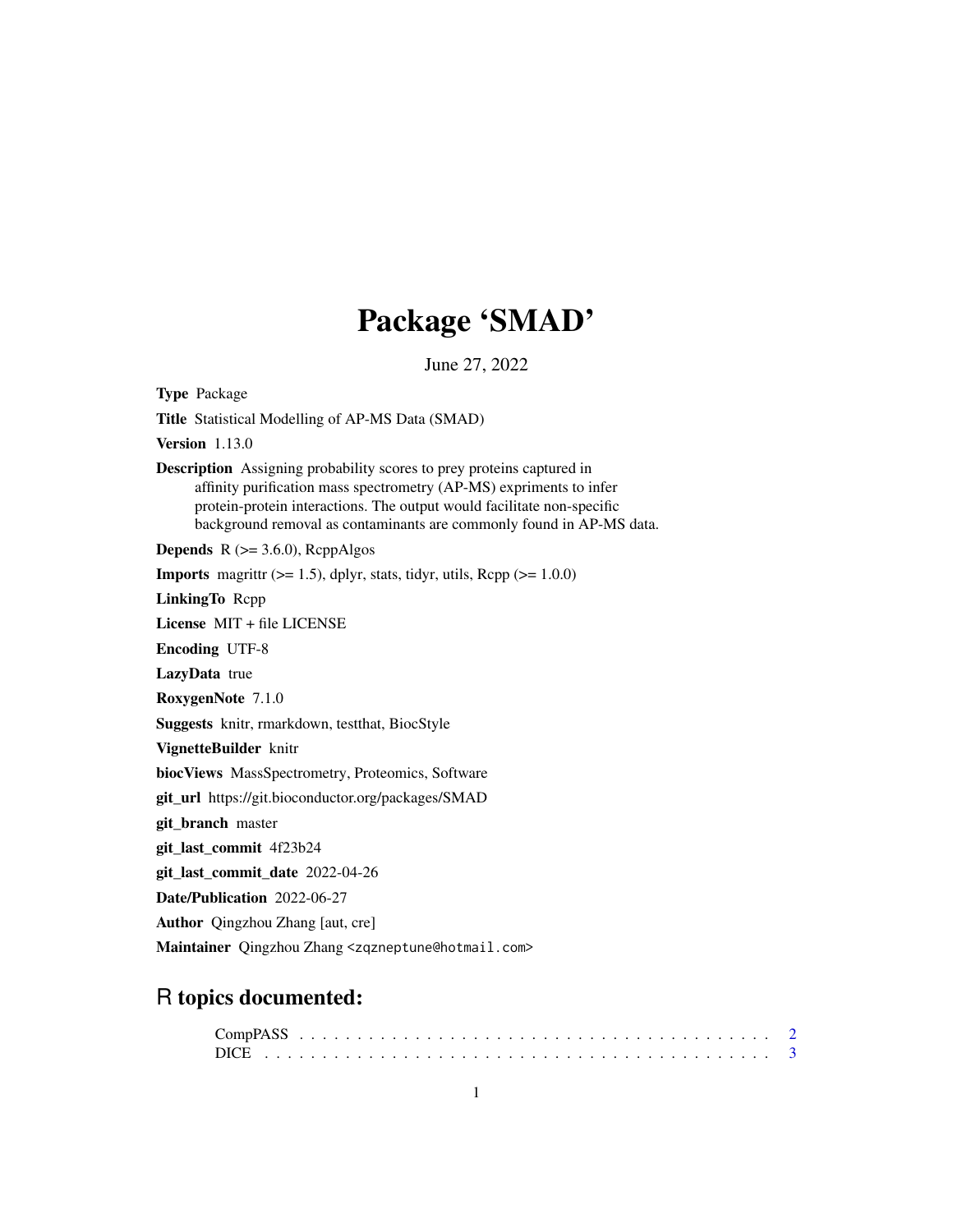#### <span id="page-1-0"></span>2 CompPASS

| $\mathbf{Q}$ |
|--------------|
|              |
|              |
|              |
|              |
|              |

CompPASS *CompPASS*

#### Description

CompPASS Comparative Proteomic Analysis Software Suite (CompPASS) is based on spoke model. This algorithm was developed by Dr. Mathew Sowa for defining the human deubiquitinating enzyme interaction landscape (Sowa, Mathew E., et al., 2009). The implementation of this algorithm was inspired by Dr. Sowa's online tutorial ([http://besra.hms.harvard.edu/ipmsmsdbs/](http://besra.hms.harvard.edu/ipmsmsdbs/cgi-bin/tutorial.cgi) [cgi-bin/tutorial.cgi](http://besra.hms.harvard.edu/ipmsmsdbs/cgi-bin/tutorial.cgi)). The output includes Z-score, S-score, D-score and WD-score. This function also computes entropy and normalized WD-score. The source code for this function was based on the source code. <https://github.com/dnusinow/cRomppass>

#### Usage

CompPASS(datInput)

#### Arguments

| datInput | A dataframe with column names: idRun, idBait, idPrey, countPrey. Each row |
|----------|---------------------------------------------------------------------------|
|          | represent one unique protein captured in one pull-down experiment         |

#### Value

A data frame consists of unique bait-prey pairs with Z-score, S-score,D-score and WD-score indicating interacting probabilities.

#### Author(s)

Qingzhou Zhang, <zqzneptune@hotmail.com>

#### References

Sowa, Mathew E., et al. "Defining the human deubiquitinating enzyme interaction landscape." Cell 138.2 (2009): 389-403. <https://doi.org/10.1016/j.cell.2009.04.042>

Huttlin, Edward L., et al. "The BioPlex network: a systematic exploration of the human interactome." Cell 162.2 (2015): 425-440. <https://doi.org/10.1016/j.cell.2015.06.043>

Huttlin, Edward L., et al. "Architecture of the human interactome defines protein communities and disease networks." Nature 545.7655 (2017): 505. [https://www.nature.com/articles/](https://www.nature.com/articles/nature22366) [nature22366](https://www.nature.com/articles/nature22366)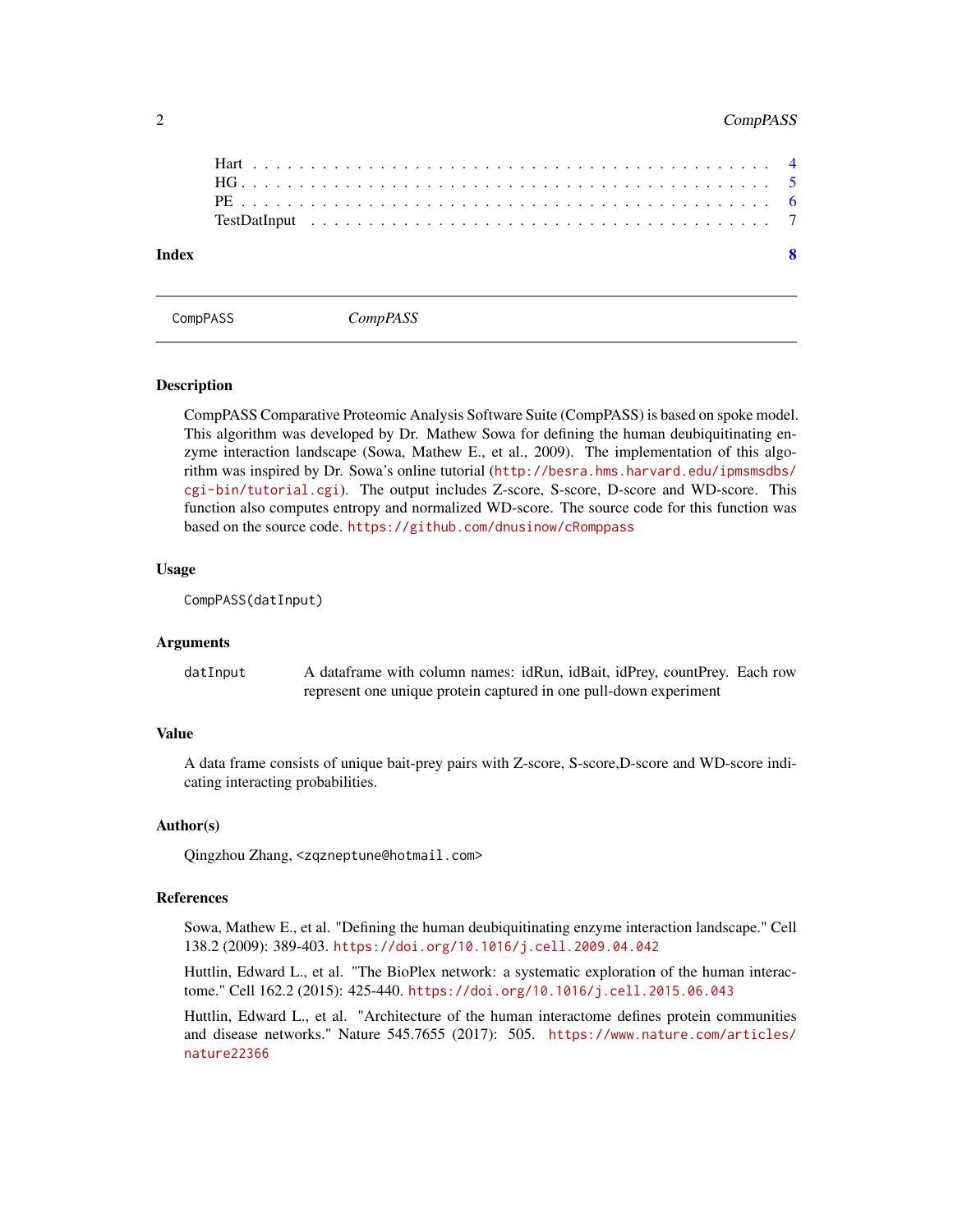#### <span id="page-2-0"></span> $DICE$  3

### Examples

```
data(TestDatInput)
datScore <- CompPASS(TestDatInput)
head(datScore)
```
#### Description

DICE The Dice coefficient is used to score the interaction affinity between two proteins.

#### Usage

DICE(datInput)

## Arguments

| datInput | A dataframe with column names: idRun, idPrey. Each row represent one unique |
|----------|-----------------------------------------------------------------------------|
|          | protein captured in one pull-down experiment.                               |

#### Value

A dataframe consists of pairwise combindation of preys identified in the input with DICE scores.

#### Author(s)

Qingzhou Zhang, <zqzneptune@hotmail.com>

#### References

Bing Zhang et al., From pull-down data to protein interaction networks and complexes with biological relevance, Bioinformatics, Volume 24, Issue 7, 1 April 2008, Pages 979–986, [https:](https://doi.org/10.1093/bioinformatics/btn036) [//doi.org/10.1093/bioinformatics/btn036](https://doi.org/10.1093/bioinformatics/btn036)

```
data(TestDatInput)
datScore <- DICE(TestDatInput)
head(datScore)
```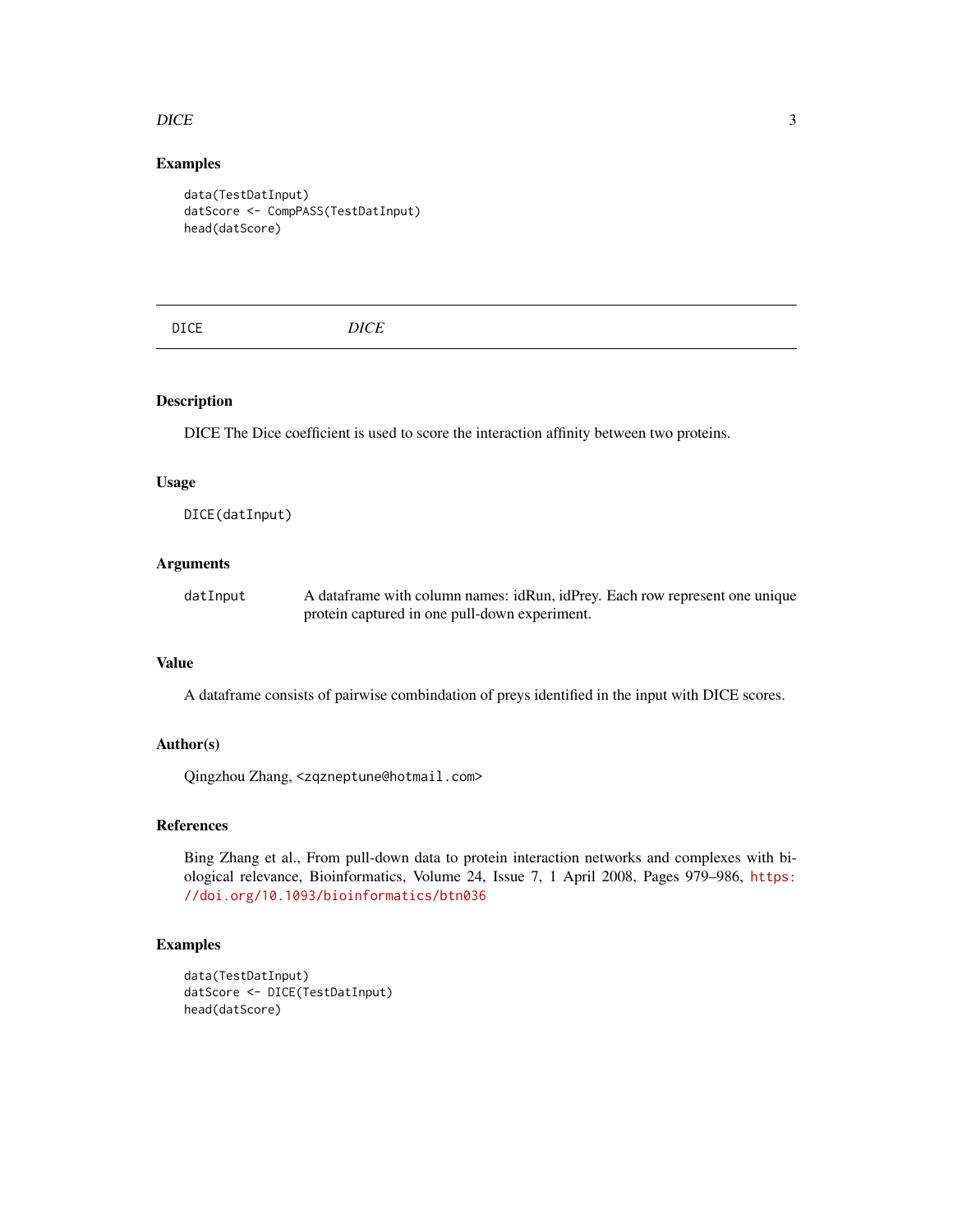<span id="page-3-0"></span>Hart *Hart*

#### Description

Hart Scoring algorithm based on a hypergeometric distribution error model (Hart et al.,2007).

#### Usage

Hart(datInput)

#### Arguments

| datInput | A dataframe with column names: idRun, idPrey. Each row represent one unique |
|----------|-----------------------------------------------------------------------------|
|          | protein captured in one pull-down experiment.                               |

#### Value

A dataframe consists of pairwise combindation of preys identified in the input with Hart scores indicating interacting probabilities computed from negative log transformed Hypergeometric test P-values.

#### Author(s)

Qingzhou Zhang, <zqzneptune@hotmail.com>

#### References

Hart, G. Traver, Insuk Lee, and Edward M. Marcotte. 'A high-accuracy consensus map of yeast protein complexes reveals modular nature of gene essentiality.' BMC bioinformatics 8.1 (2007): 236. <https://doi.org/10.1186/1471-2105-8-236>

```
data(TestDatInput)
datScore <- Hart(TestDatInput)
head(datScore)
```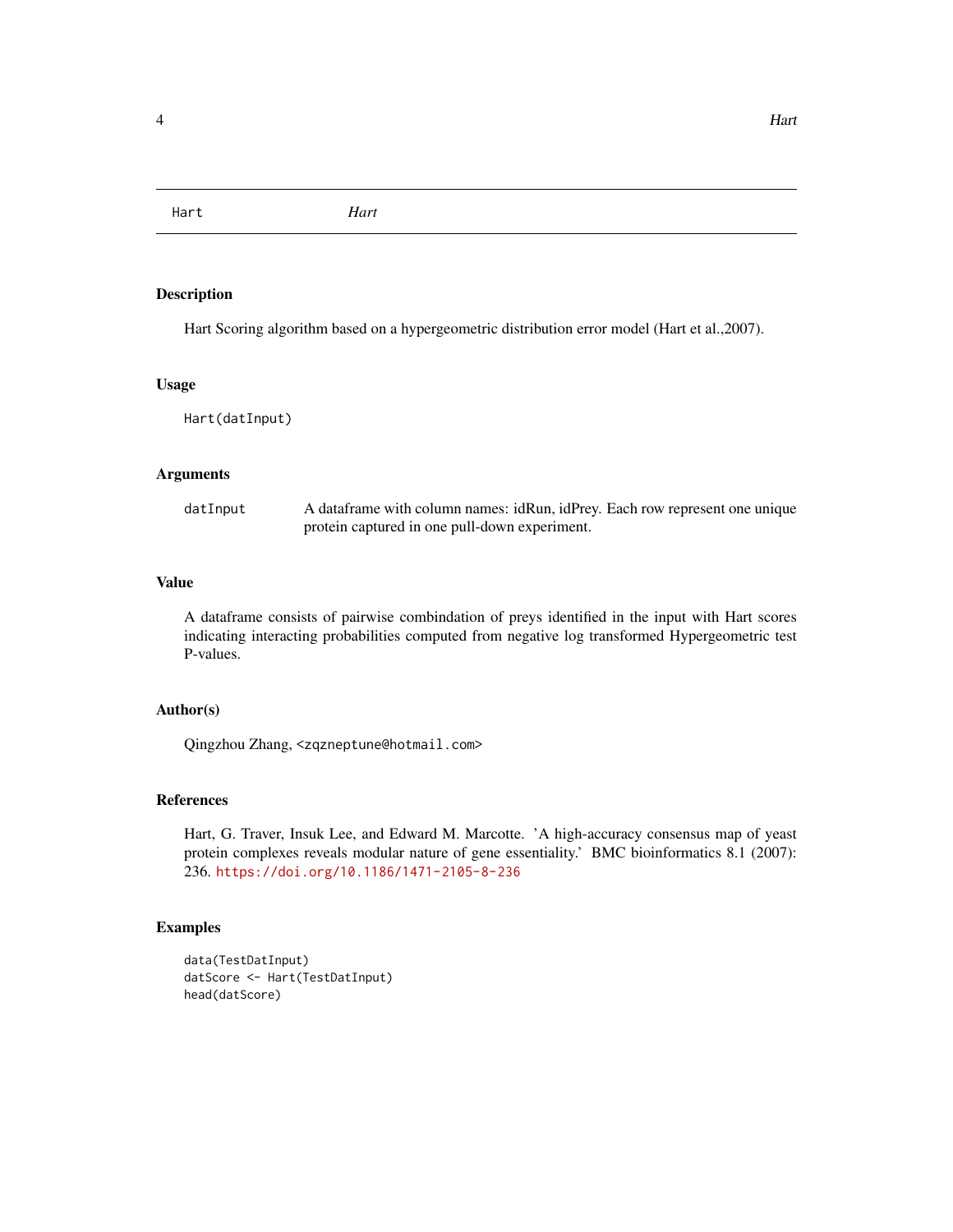#### <span id="page-4-0"></span>Description

HGScore Scoring algorithm based on a hypergeometric distribution error model (Hart et al.,2007) with incorporation of NSAF (Zybailov, Boris, et al., 2006) . This algorithm was first introduced to predict the protein complex network of Drosophila melanogaster (Guruharsha, K. G., et al., 2011). This scoring algorithm was based on matrix model.

#### Usage

HG(datInput)

#### Arguments

datInput A dataframe with column names: idRun, idPrey, countPrey, lenPrey. Each row represent one unique protein captured in one pull-down experiment.

#### Value

A dataframe consists of pairwise combindation of preys identified in the input with HG scores indicating interacting probabilities computed from negative log transformed Hypergeometric test P-values.

#### Author(s)

Qingzhou Zhang, <zqzneptune@hotmail.com>

#### References

Guruharsha, K. G., et al. 'A protein complex network of Drosophila melanogaster.' Cell 147.3 (2011): 690-703. <https://doi.org/10.1016/j.cell.2011.08.047>

Hart, G. Traver, Insuk Lee, and Edward M. Marcotte. 'A high-accuracy consensus map of yeast protein complexes reveals modular nature of gene essentiality.' BMC bioinformatics 8.1 (2007): 236. <https://doi.org/10.1186/1471-2105-8-236>

Zybailov, Boris, et al. 'Statistical analysis of membrane proteome expression changes in Saccharomyces c erevisiae.' Journal of proteome research 5.9 (2006): 2339-2347. [https://doi.org/10.](https://doi.org/10.1021/pr060161n) [1021/pr060161n](https://doi.org/10.1021/pr060161n)

```
data(TestDatInput)
datScore <- HG(TestDatInput)
head(datScore)
```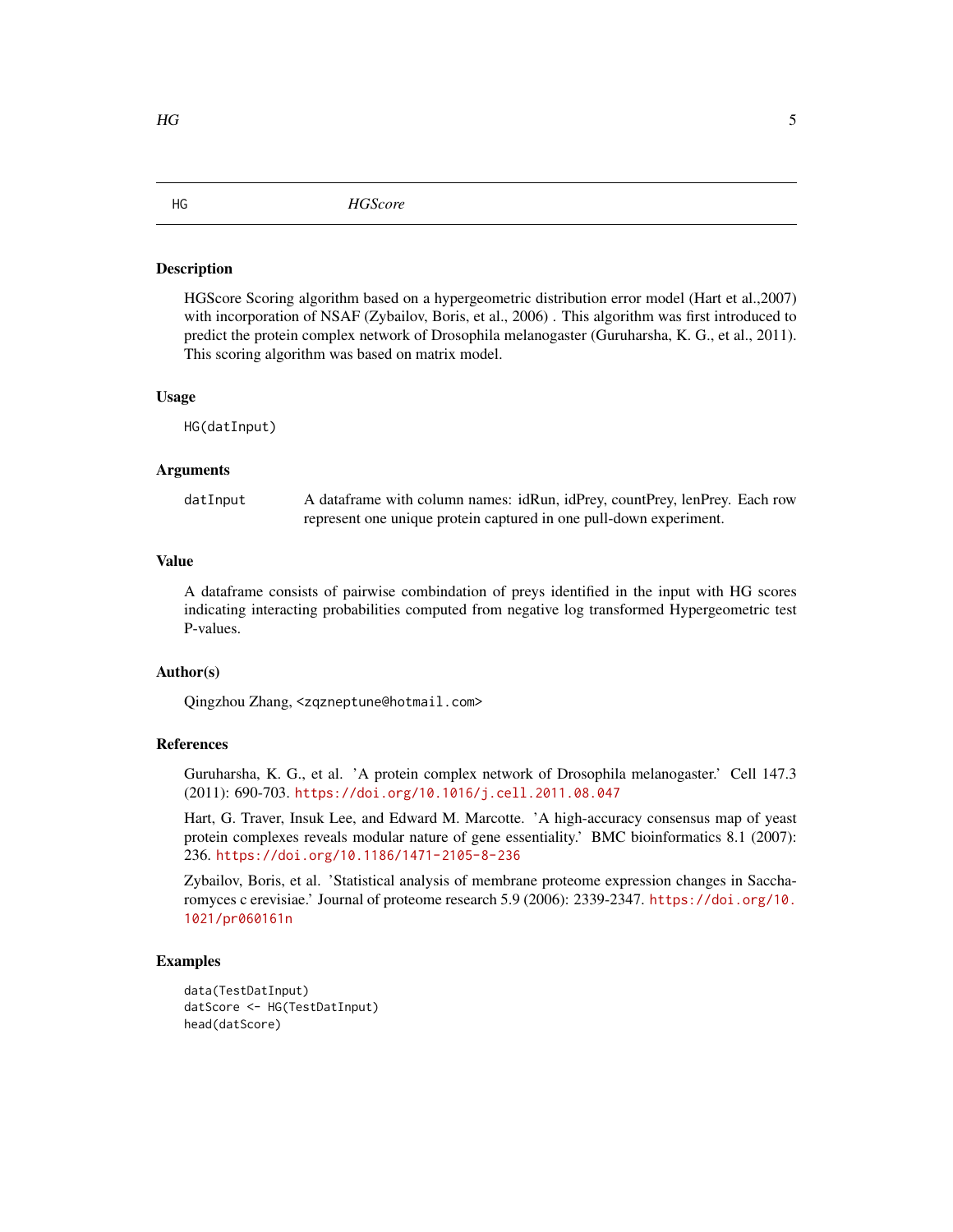<span id="page-5-0"></span>PE *PE*

#### Description

PE Incorporated both spoke and matrix model.

#### Usage

```
PE(datInput, rBait = 0.37, cntPseudo = 1)
```
#### Arguments

| datInput  | A dataframe with column names: idRun, idBait, idPrey, Each row represent one<br>unique protein captured in one pull-down experiment. |
|-----------|--------------------------------------------------------------------------------------------------------------------------------------|
| rBait     | The value of the 'r' parameter as desribed in the publication.                                                                       |
| cntPseudo | The value of the 'pseudo count' parameter.                                                                                           |

#### Value

A dataframe consists of protein-protein interactions from both Spoke and Matrix model.

## Author(s)

Qingzhou Zhang, <zqzneptune@hotmail.com>

#### References

Collins, Sean R., et al. "Toward a comprehensive atlas of the physical interactome of Saccharomyces cerevisiae." Molecular & Cellular Proteomics 6.3 (2007): 439-450. [https://doi.org/](https://doi.org/10.1074/mcp.M600381-MCP200) [10.1074/mcp.M600381-MCP200](https://doi.org/10.1074/mcp.M600381-MCP200)

```
data(TestDatInput)
datScore <- PE(TestDatInput, 0.37, 1)
head(datScore)
```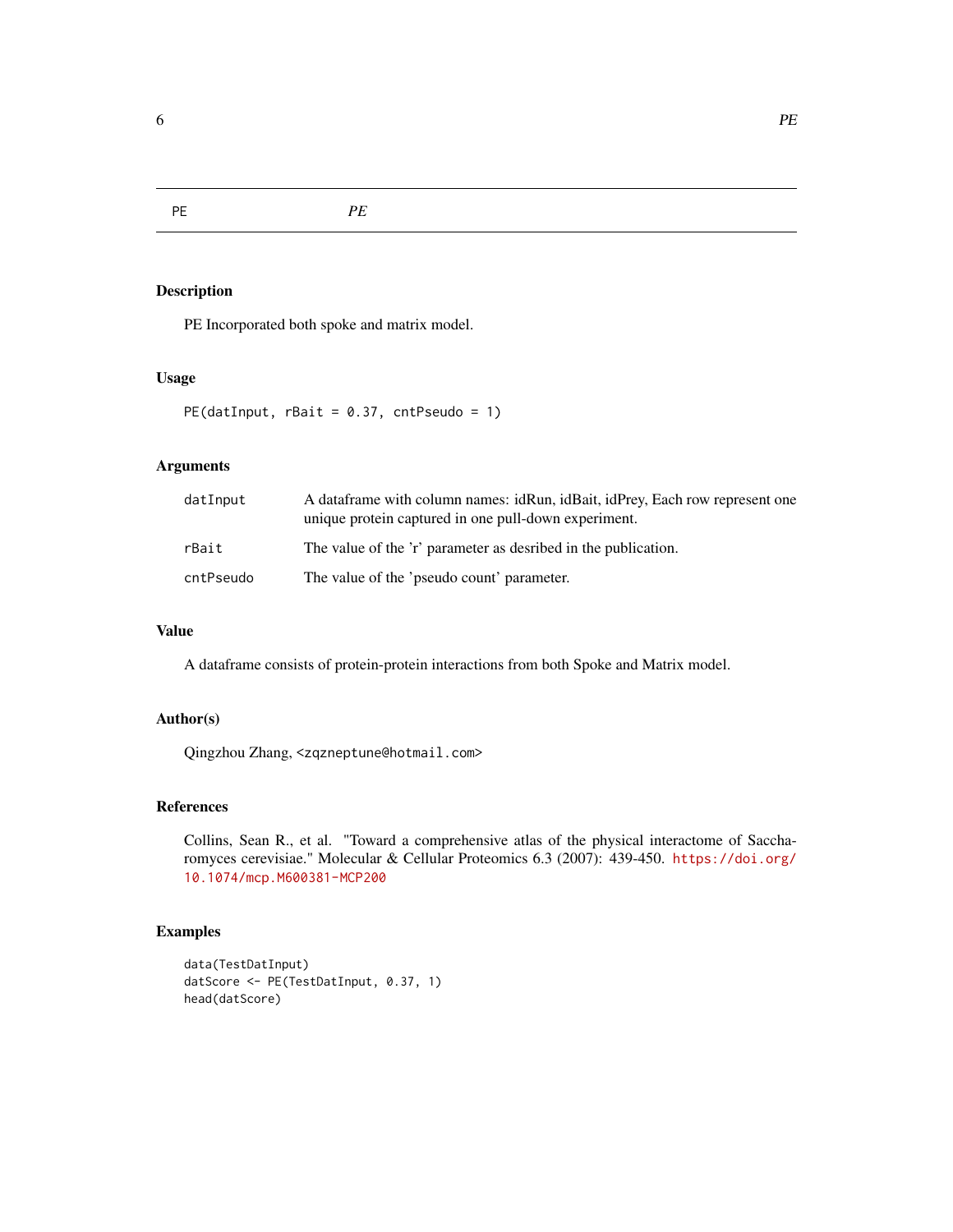<span id="page-6-0"></span>

#### Description

It is a subset of unfiltered BioPlex 2.0 consisting of apoptosis as bait proteins

#### Usage

data(TestDatInput)

#### Format

A data frame with 5000 rows and 5 variables

#### Details

- idRun A unique identifier for one AP-MS run
- idBait A unique identifier for the bait protein
- idPrey A unique identifier for the prey protein
- countPrey Sepctra/Peptider count for the prey protein
- lenPrey Protein length for the prey protein